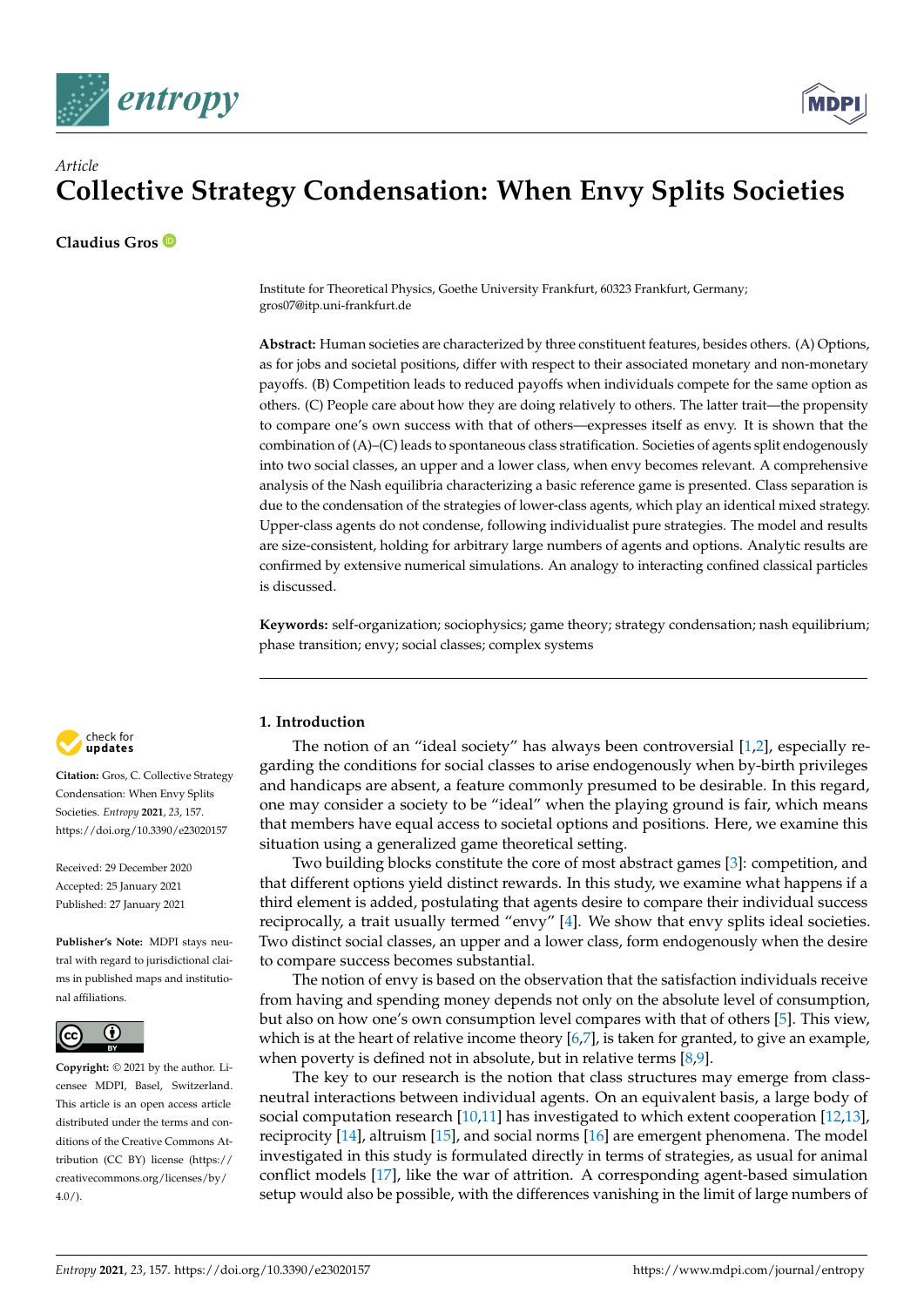agents and behavioral options. The adaptive game-theoretical formulation used here comes with the advantage that the properties of the class-stratified state can be studied analytically. Our study can be seen as a generalization of evolutionary game theory, which is dedicated in good part to the origins of behavioral traits [\[18\]](#page-8-17), and to the emergence of class structures. Other alternatives include dynamical system investigations of the stability of societies [\[19\]](#page-8-18), and game theoretical approaches centered on selected key societal players [\[20\]](#page-8-19).

#### *Social Classes in Terms of Reward Clusters*

We consider a society of *N* agents, with every agent able to select from *M* options. The payoff function  $E_i^{\alpha}$ , for option *i* and agent  $\alpha$ , is agent-specific, but only to the extent that it depends explicitly on the strategies  $p_i^{\alpha} \geq 0$ . Strategies are normalized,  $\sum_i p_i^{\alpha} = 1$ , with  $p_i^{\alpha} \geq 0$  denoting the probability that agent  $\alpha$  selects option *i*. Rewards  $R^{\alpha}$  are defined as the expected payoffs,

$$
R^{\alpha} = \sum_{i} E_i^{\alpha} p_i^{\alpha} = \langle E_i^{\alpha} \rangle_{\{\rho_i^{\alpha}\}}.
$$
\n(1)

The number of options *M* can be both larger or smaller than the number of agents *N*, with size-consistent large-*N* limits being recovered for constant ratios  $\nu = M/N$ .

In this study, we define social classes in terms of reward clusters. Agents within the same class receive rewards similar in magnitude, which are separated by a gap from the rewards of other classes, as illustrated in Figure [1.](#page-1-0) In human societies, social groups are also particularly shaped by the notion of social identity [\[21\]](#page-9-0), which is absent in the bare-bone definition of social classes used here. A political theory for social classes is beyond the scope of the present study.

<span id="page-1-0"></span>

agents -  $\alpha$ 

**Figure 1.** Social classes as reward clusters. When ordering the rewards *R <sup>α</sup>* obtained by agents *α* as a function of size, the resulting reward spectrum may be characterized either by a continuous distribution (black), or by one or more gaps (red). Clustering rewards with regard to proximity consequently allows for a bare-bone definition of social classes.

# **2. Shopping Trouble Model**

We define with

$$
\bar{R} = \frac{1}{M} \sum_{\alpha} R^{\alpha} \,, \tag{2}
$$

the mean reward  $\bar{R}$  of all agents. The payoff function

<span id="page-1-1"></span>
$$
E_i^{\alpha} = v_i - \kappa \sum_{\beta \neq \alpha} p_i^{\beta} + \varepsilon p_i^{\alpha} \log \left( \frac{R^{\alpha}}{\bar{R}} \right)
$$
 (3)

of our reference model contains three terms:

• **Basic utility.** The basic utility function  $v_i$ , which is identical for all agents, encodes the notion that options come with different payoffs. Mapping options to qualities  $q_i \in [0, 2]$ , we will use a simple inverted parabola,  $v_i = 1 - (1 - q_i)^2$ , for the basic utility.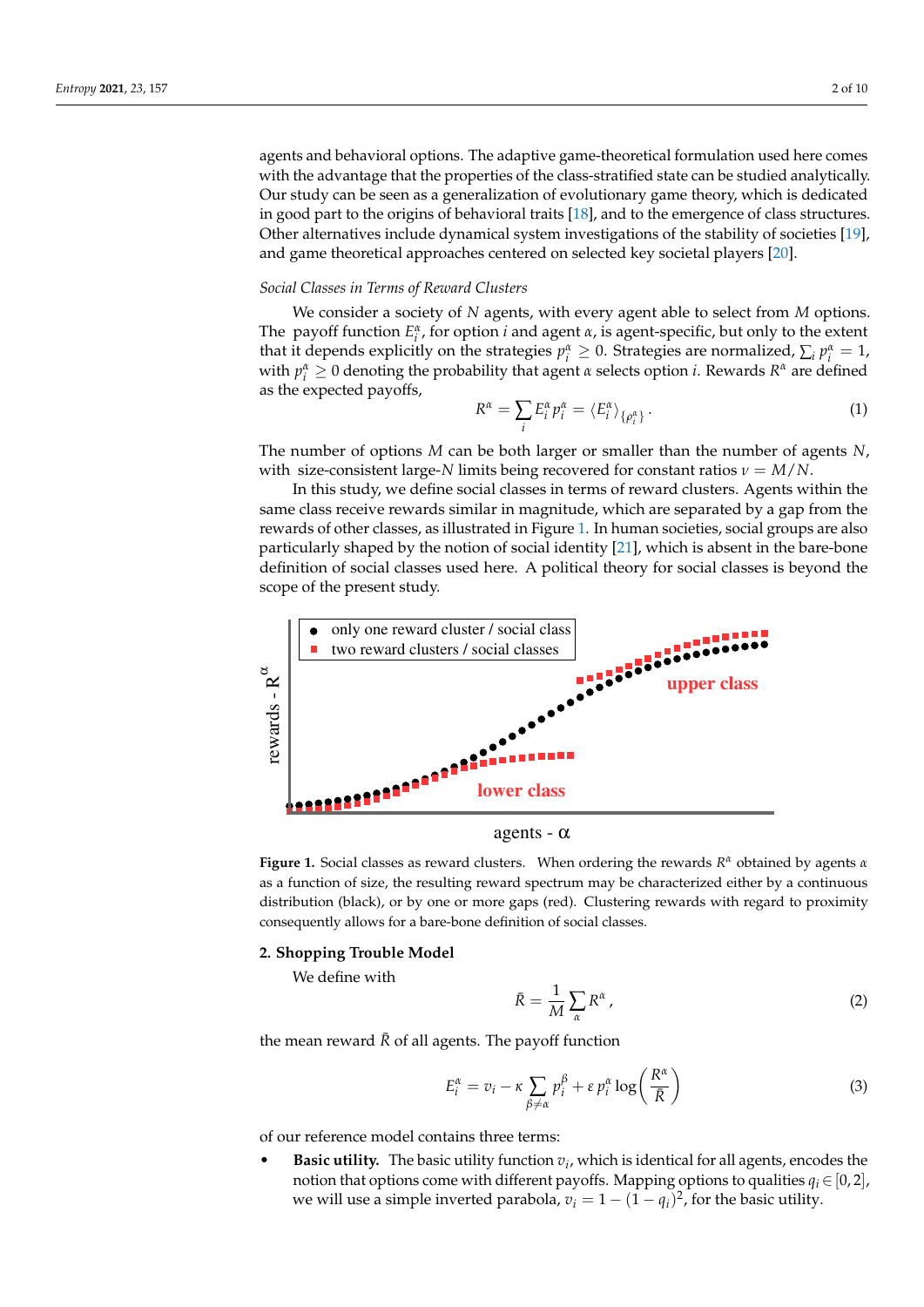- **Competition.** There is a flat penalty *κ* for agents competing heads-on. Payoff reduction is proportional to the probability  $p_i^{\beta}$  $i$ <sup> $\mu$ </sup> that other agents select the option in question. The respective combinatorial factors are approximated linearly in [\(3\)](#page-1-1), as given by the  $sum \sum_{\beta \neq \alpha} p_i^{\beta}$ *i* .
- **Envy.** One's own success with respect to the mean reward,  $R^{\alpha}/\bar{R}$ , induces a psychological reward component.

The log-dependency  $\log(R^{\alpha}/\bar{R})$  of the envy term in [\(3\)](#page-1-1) reflects the well-established observation that the brain discounts sensory stimuli [\[22\]](#page-9-1), numbers [\[23\]](#page-9-2), time [\[24\]](#page-9-3), and data sizes [\[25\]](#page-9-4) logarithmically. In addition, the envy term is proportional to the current probability  $p_i^{\alpha}$  to select option *i*, which encodes a straightforward rational. When everything is fine, when  $\log(R^{\alpha}/\bar{R}) > 0$ , the current strategy is reinforced, and suppressed when log $(R^{\alpha}/\bar{R})$  < 0. The effect is that agents with high/low rewards tend to pursue pure/mixed strategies. Equation [\(3\)](#page-1-1) is called the "shopping trouble model", as it can be applied, besides the general social context, to the case that agents need to optimize their shopping list [\[26\]](#page-9-5). Note that that agents have only a single goal within the shopping trouble game reward maximisation—in contrast to most status-seeking games [\[27](#page-9-6)[,28\]](#page-9-7), for which both status and utility are separately important [\[29,](#page-9-8)[30\]](#page-9-9).

### *2.1. Correspondence to Confined Interacting Classical Particles*

The shopping trouble model [\(3\)](#page-1-1) can be interpreted in terms of interacting and confined classical particles, with the correspondence

agents 
$$
\leftrightarrow
$$
 classical particles

\n $q_i \leftrightarrow$  states

\n $-v(q_i) \leftrightarrow$  confining potential

\n $\kappa \leftrightarrow$  Coulomb repulsion

\n $\epsilon \leftrightarrow$  energy-dependent interaction

as is illustrated in Figure [2.](#page-2-0) Without the energy-dependent interaction term,  $\epsilon$  (envy), particles settle into the respective lowest energy states, which are given by  $-v(q_i) + (n_i - 1)\kappa$ , where  $n_i$  is the occupation number of state  $q_i$  (the number of agents selecting the quality *q*<sub>*i*</sub>). Strategies  $p_i^{\alpha}$  correspond in physics terms to the occupation distribution. At finite temperatures, particles can always swap places, which implies that strategies are identical. However, this is not the case at zero temperature. Finite temperatures correspond in game theory that agents select alternative, lower-reward strategies, with a probability given by the respective Boltzmann factors. Here, we work with strictly rational, zero-temperature agents, which always go for the best choice.

<span id="page-2-0"></span>

**Figure 2.** Correspondence to interacting classical particles. (**Left**) Agents selecting a strategy *i* receive a bar utility *v*(*q<sup>i</sup>* ) (inverted parabola), which is reduced by a flat amount *κ*, the competition term, if another agent selects the same option. Utilities are to be maximized. (**Right**) Classical particles in a confining potential −*v*(*q<sup>i</sup>* ) (parabola) repel each other by an amount −*κ*. Energy is minimized.

#### *2.2. Strategy Evolution*

Agents interact in the shopping trouble model via two averaging fields [\[31\]](#page-9-10). The first coupling term is a scalar quantity, the average reward  $\bar{R}$ . It quantifies the envy term in [\(3\)](#page-1-1).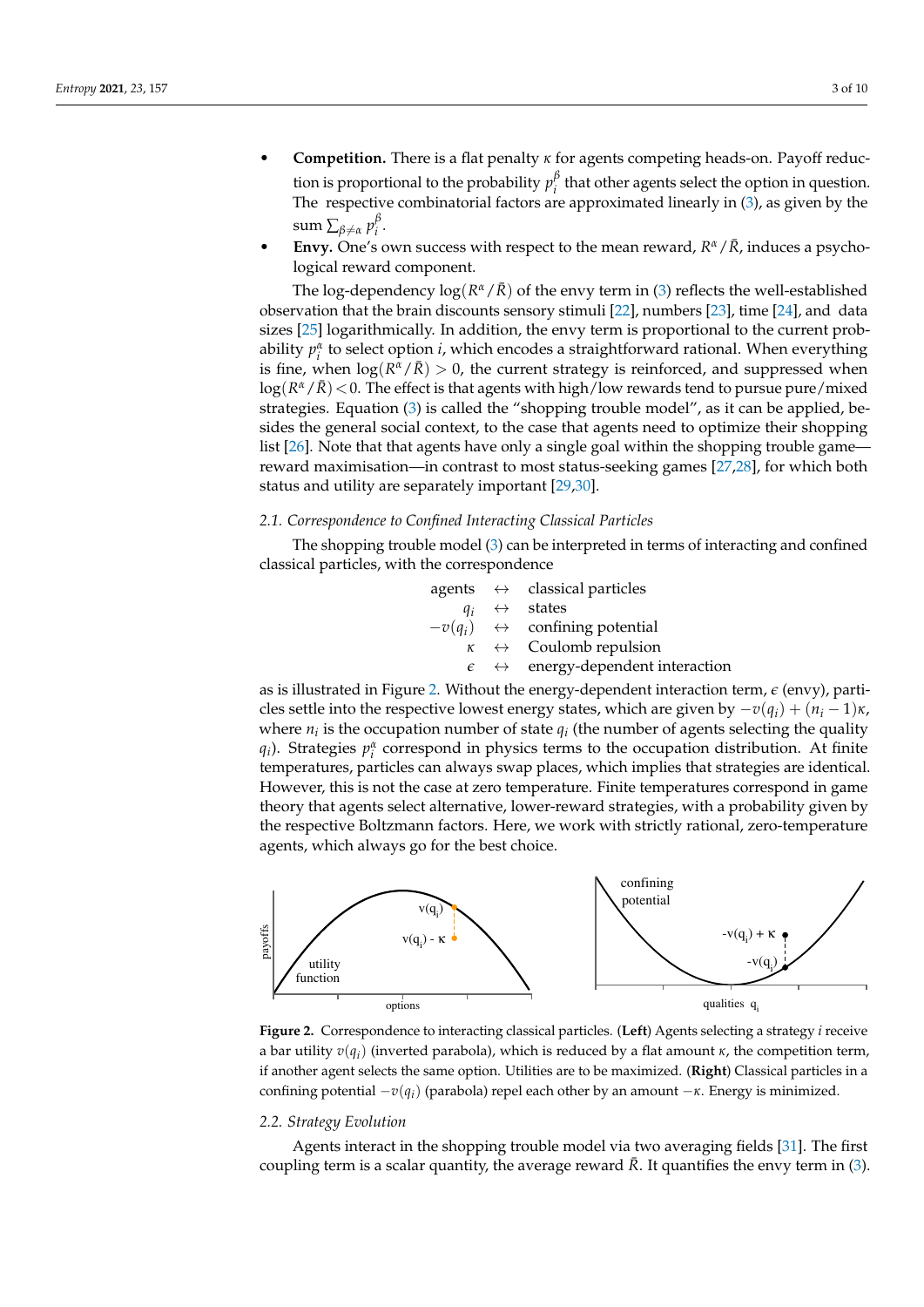The second coupling term, the mean strategy  $\bar{p}_i = \sum_{\beta} p_i^{\beta}$ *i* /*M*, is in contrast to a function of the available options. It enters the penalty term via

$$
\sum_{\beta \neq \alpha} p_i^{\beta} = M \bar{p}_i - p_i^{\alpha} \,. \tag{4}
$$

Numerically, the shopping trouble model is solved using standard evolutionary dynamics [\[32\]](#page-9-11),

<span id="page-3-1"></span>
$$
p_i^{\alpha}(t+1) = \frac{p_i^{\alpha}(t)E_i^{\alpha}(t)}{\sum_j p_j^{\alpha}(t)E_j^{\alpha}(t)}.
$$
 (5)

In practice, a constant offset  $E_0$  is added on the right-hand side, which acts as a smoothing factor.

#### *2.3. Pure vs. Mixed Strategies*

The support of a strategy  $p_i^{\alpha}$  is given by the set of options selected with finite probabilities  $p_i^{\alpha} > 0$ . The smallest possible support is one, the case of a pure strategy,  $p_i^{\alpha} = \delta_{i,k}$ . Supports larger than one correspond to mixed strategies. Without envy, viz when  $\epsilon = 0$ , the Nash stable strategies of the shopping troubling game are all pure. Agents just compare the payoff options  $v_i - \kappa (n_i - 1)$  of distinct options, where  $n_i$  is the occupation factor, viz the number of times option *i* has been selected by all agents. If not favorable, agents will avoid occupied options and settle for lower basic utilities. The situation is illustrated for two players in Figure [3.](#page-3-0) By avoiding each other, agents seemingly cooperate, a state called "forced cooperation" [\[26\]](#page-9-5).

<span id="page-3-0"></span>

**Figure 3.** Envy-induced transition from pure to mixed strategies. Illustration of the case of two agents that can select between two options,  $a/b$ , with basic utilities  $v_a$  and  $v_b$ . Here,  $v_a > v_b$ . In the absence of envy,  $\epsilon = 0$ , both agents play pure strategies, here with the first/second agent selecting *a*/*b*. It would be unfavorable for the second agent to invade option *a*, as *v<sup>a</sup>* − *κ* < *v<sup>b</sup>* , and vice versa, where *κ* is the strength of the competition. In this state, rewards are  $R_a = v_a$  and  $R_b = v_b$  and  $R_{a,b}/\bar{R} = 2v_{a,b}/(v_a + v_b)$ . For the second agent, the envy term  $\epsilon p_i^{\alpha} \log(R^{\alpha}/\bar{R})$  is negative for the *b*-option, vanishing for the *a*-option. The second agent starts to play a mixed strategy (green shaded area) when the payoff  $E_b^2 = v_b + \epsilon \log(2v_b/(v_a + v_b))$  (red solid line) becomes smaller than the  $E_a^2 = v_a - \kappa$  (red dashed line).

Relative payoff magnitudes change when envy is introduced. The own option becomes progressively less attractive when the envy term is negative, which is the case for agents below  $\bar{R}$ , see Figure [3.](#page-3-0) Eventually, the payoff for the own option levels with that of an occupied option with a higher basic utility and mixed strategies appear. For larger numbers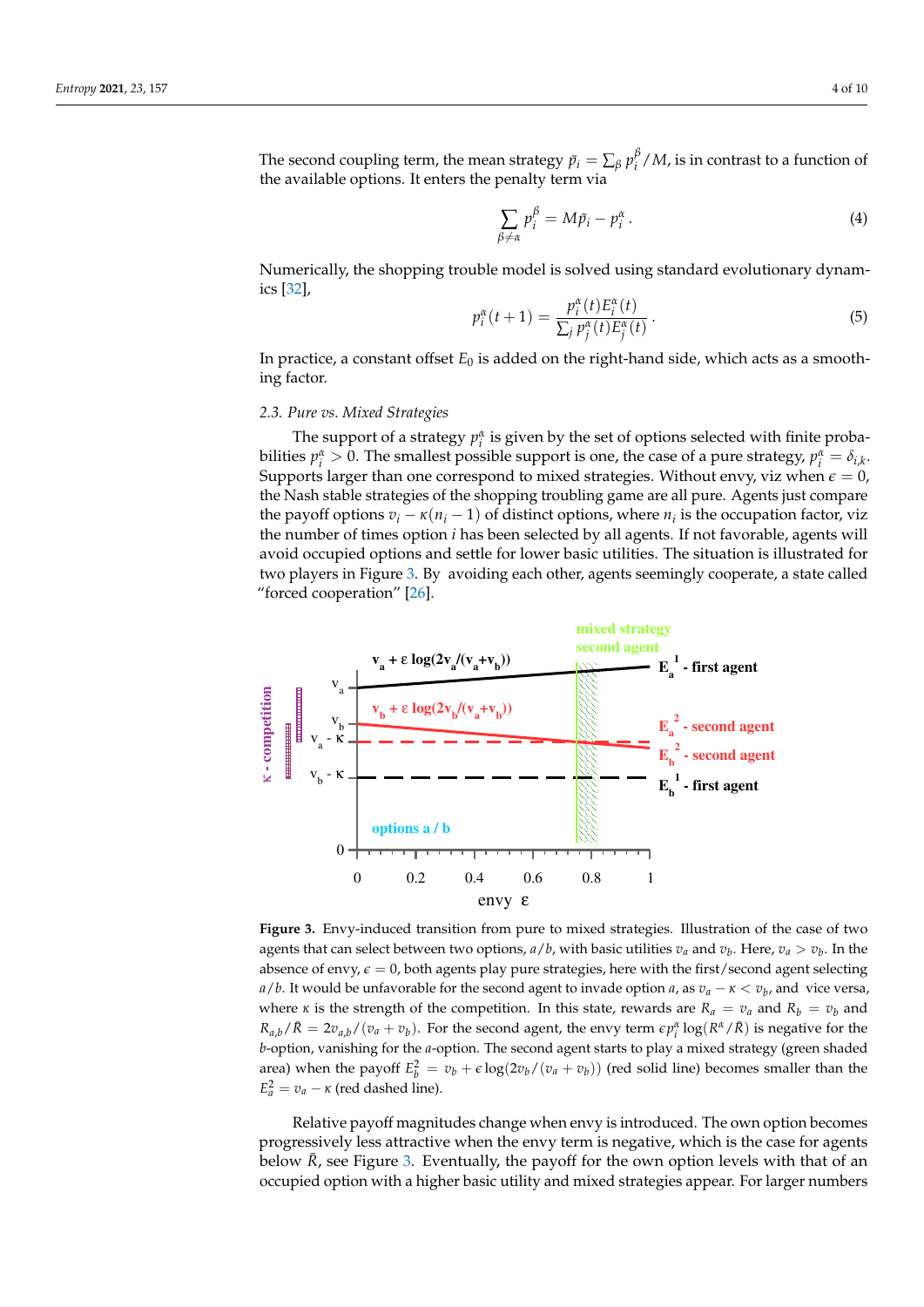of agents and options, we find that the evolution of mixed strategies with increasing levels of envy leads to a class-stratified state, as discussed further below.

#### **3. Results**

In Figure [4,](#page-4-0) representative reward distributions for the shopping trouble model are given. The results are obtained iterating [\(5\)](#page-3-1) recursively for  $5 \times 10^5$  times. The initial strategies are random, which implies that chance determines the fate of individual agents, particularly the final reward. Equivalent results are obtained for smaller and larger numbers of agents and options. Changing the density of agents per option,  $\nu = M/N$ , leads to quantitative, but not qualitative changes. Larger values of  $\nu$  increase the influence of competition, *κ*, and hence, also of envy. The same holds when increasing *κ* directly.

<span id="page-4-0"></span>

agents - α

**Figure 4.** Envy-induced class stratification. Simulation results for  $M = N = 100$  and  $\kappa = 0.3$ . **(Top**) For  $\epsilon = 0.4$  (black) the reward spectrum is continuous, with agents receiving varying rewards. For  $\varepsilon = 0.8$  (red) two strictly separated reward clusters emerge. Members of the same class receive identical rewards, which implies intra-class communism. (**Bottom**) The respective spectrum of monetary incomes *I<sup>α</sup>*, as defined by Equation [\(6\)](#page-5-0). The gap between the lower and upper classes is substantial. Note that everybody's monetary income drops when envy is increased from 0.4 to 0.8. Percentage-wise, the loss is comparatively small for top-income agents.

The transition from forced cooperation at  $\kappa = 0.4$  to class separation, for  $\kappa = 0.8$ , observed in Figure [4](#page-4-0) induces a striking self-organized reorganization of the reward spectrum. The distribution of rewards is continuous, but otherwise inconspicuous below the transition. A finite competition of  $\kappa = 0.3$  induces cooperation in the sense that it is generally favorable for agents to select different options. Two flat bands arise in contrast in the class-stratified state, one for the upper and one for the lower class.

The observation that all lower-class agents receive identical rewards has a relatively simple explanation. The number of mixed strategies first rises with *e*, in order to drop to one in the class-stratified state. Compare Figure [5.](#page-5-1) Inspecting the individual strategies one-by-one reveals that an identical mixed strategy is played by the entirety of lower-class agents. Colloquially speaking, one becomes a member of the masses when joining the lower class. This result explains that a single mixed strategy remains in the class stratified-state, and that all members of the lower class receive the same reward.

In contrast to the lower class, upper-class agents play pure strategies. Members of the upper class avoid each other, and their strategies are hence individualistic, as illustrated in Figure  $6$  for a small system. Why is it then, as evident from Figure  $4$ , that upper-class agents have identical rewards? This effect is due to the interaction with the lower-class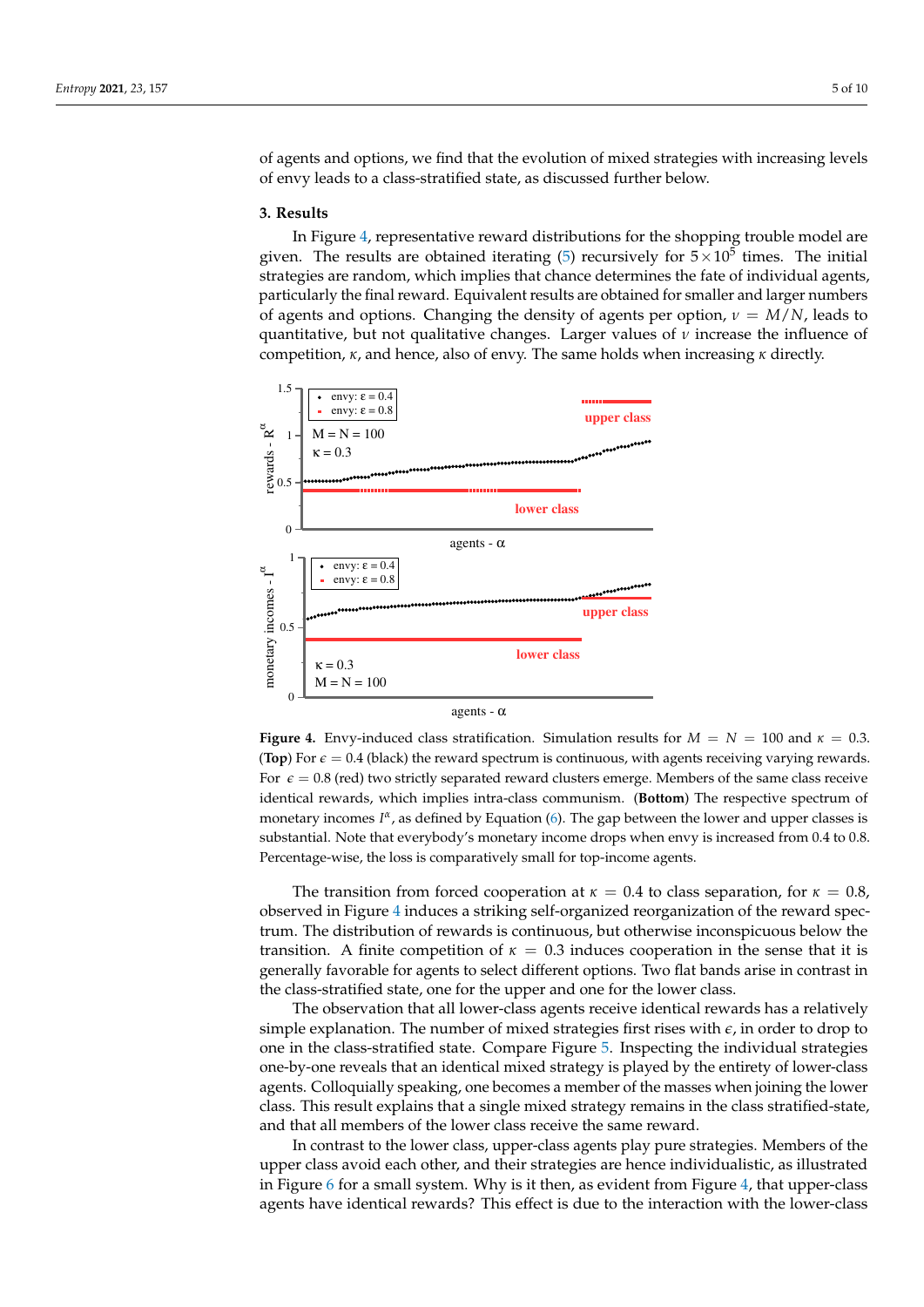mixed strategy, which adapts itself autonomously until the contribution from competition the term ∼*κ* in [\(3\)](#page-1-1)—exactly cancels out the reward differential arising from differences in the respective basic utilities, *v<sup>i</sup>* . One can trace analytically, as discussed further below, why this remarkable self-organized process takes place.

<span id="page-5-1"></span>

**Figure 5.** Evolution of mixed strategies. For *N* = 100 options and *M* = 100 agents, the fraction of agents playing pure and mixed options respectively. For small envy, the number of mixed strategies rises, in agreement with the mechanism illustrated in Figure [3](#page-3-0) for the case of two players. Mixed strategies played by distinct agents merge into a single mixed strategy for the entirety of lower-class agents once a critical density of mixed strategies is reached. The shaded region denotes bistability. When starting from random initial strategies and values of  $\epsilon$  in the shaded region, the evolutionary dynamics [\(5\)](#page-3-1) lead to either of two possible Nash equilibria, forced cooperation, and class stratification. The fraction of pure strategies drops for all  $\epsilon$ , until only one or two upper-class members remain, the monarchy state. Adapted from [\[26\]](#page-9-5).

### *3.1. Monetary Incomes—Everybody Loses*

It is evident from the top panel of Figure [4](#page-4-0) that envy induces the formation of two well-defined reward clusters. The question arises whether the gap between the lower- and the upper-class clusters is purely psychological, viz exclusively due to the envy term in [\(3\)](#page-1-1). For this purpose, we define with

<span id="page-5-0"></span>
$$
I^{\alpha} = \sum_{i} \left( v_i - \kappa \sum_{\beta \neq \alpha} p_i^{\beta} \right) p_i^{\alpha} \tag{6}
$$

the monetary income  $I^{\alpha}$ , which represents the reward  $R^{\alpha}$  minus the envy contribution. Figure [4](#page-4-0) shows that a gap opens, both for the reward and for the monetary income. Everybody loses when envy increases, in the sense that monetary income drops for all agents, also for those at the top, when increasing levels of envy force the society to class-separate.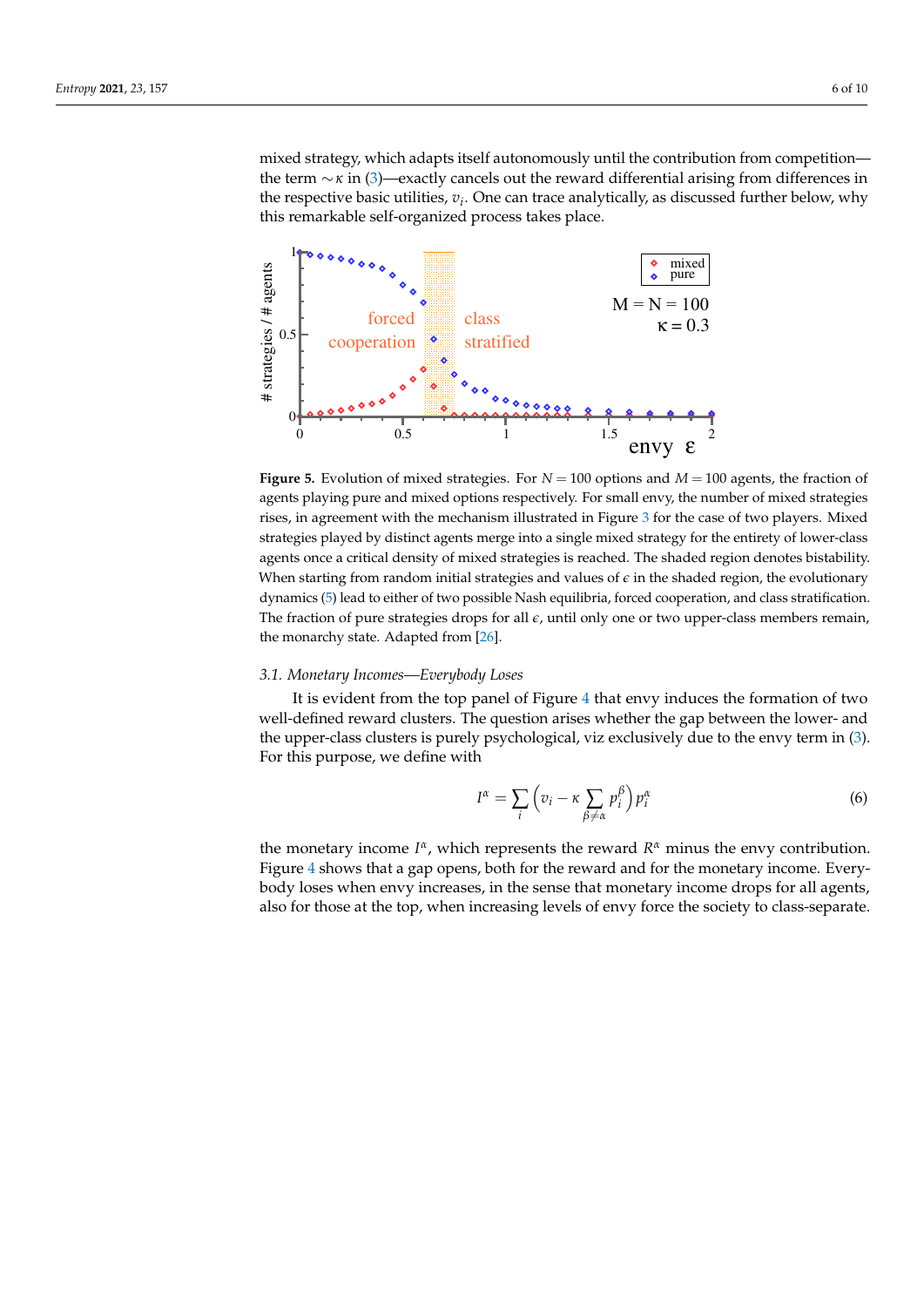<span id="page-6-0"></span>

**Figure 6.** Payoffs in the class-stratified state. Numerically obtained payoff functions  $E_i^{\alpha} = E^{\alpha}(q_i)$ , for a system with 10 options/agents. The strength of competition/envy is  $\kappa = 0.3$  and  $\epsilon = 0.8$ . Shown is the payoff function for the two pure upper-class strategies (red), and for the single mixed lowerclass strategy (green), played by eight agents. For the functional form of the bare utility,  $v_i = v(q_i)$ , an inverse parabola has been selected (black squares). Also shown are the analytic expressions [\(8\)](#page-6-1) and [\(7\)](#page-6-2) for the upper-/lower-class rewards,  $R_U$  and  $R_L$  (dashed horizontal lines). Indicated by  $q_U$ and  $q_{\neg U}$  are qualities played/not played by the upper class.

#### *3.2. Analytic Properties of the Class-Stratified State*

The agent-to-agent interaction is mediated in the shopping trouble model by two averaging fields,  $\bar{R}$  and  $\bar{p}_i$ , as discussed further above. It can be shown [\[26\]](#page-9-5) that this property allows to derive analytic expressions for the rewards of the lower and of the upper class, respectively, *R*<sup>L</sup> and *R*U,

<span id="page-6-2"></span>
$$
R_{\rm L} = \varepsilon \frac{1 - f_{\rm L}}{e^{\kappa/\varepsilon} - 1} \log \left( \frac{e^{\kappa/\varepsilon} - f_{\rm L}}{1 - f_{\rm L}} \right) \tag{7}
$$

and

<span id="page-6-1"></span>
$$
R_{\rm U} = \varepsilon \, \frac{1 - f_{\rm L} e^{-\kappa/\varepsilon}}{1 - e^{-\kappa/\varepsilon}} \log \left( \frac{e^{\kappa/\varepsilon} - f_{\rm L}}{1 - f_{\rm L}} \right). \tag{8}
$$

Remarkably, the above expressions are not explicitly dependent on the basic utility *v<sup>i</sup>* . The only free parameter in  $(7)$  and  $(8)$  is the fraction  $f<sub>L</sub>$  of agents in the lower class, which can be determined numerically. For the class-stratified state shown in Figure [4,](#page-4-0) one has, as an example,  $f_L = 80/100 = 0.8$ , as the number of lower- and upper-class agents is 80 and 20, respectively. Using  $f_L = 0.8$  in [\(7\)](#page-6-2) and [\(8\)](#page-6-1), the resulting values for  $R_L$  and  $R_U$ coincide exactly with the values obtained numerically.

# *3.3. Monarchy vs. Communism*

The continuous downsizing of the upper class observable in Figure [5](#page-5-1) raises an interesting question. Is there a critical envy  $\epsilon$ , beyond which the upper class vanishes altogether? In this case, agents would exclusively play the mixed strategy of the former lower class, a telltale characteristic of a communist state. Rewards would also be the same for everybody. This hypothesis can be tested numerically by using the extracted lower-class mixed strategy as the starting strategy for all  $M$  agents. Even for large  $\epsilon$ , we performed simulations up to  $\epsilon = 20$ , where the communist state is found to be numerically unstable. The system converges without exception to a class-separated state containing one or two upper-class agents. Within the shopping trouble model, communism is unstable against monarchy.

#### <span id="page-6-3"></span>**4. Terminology**

The notation used throughout this study is summarized below. The aim of the compendium below is to provide an overview, not complete and detailed definitions.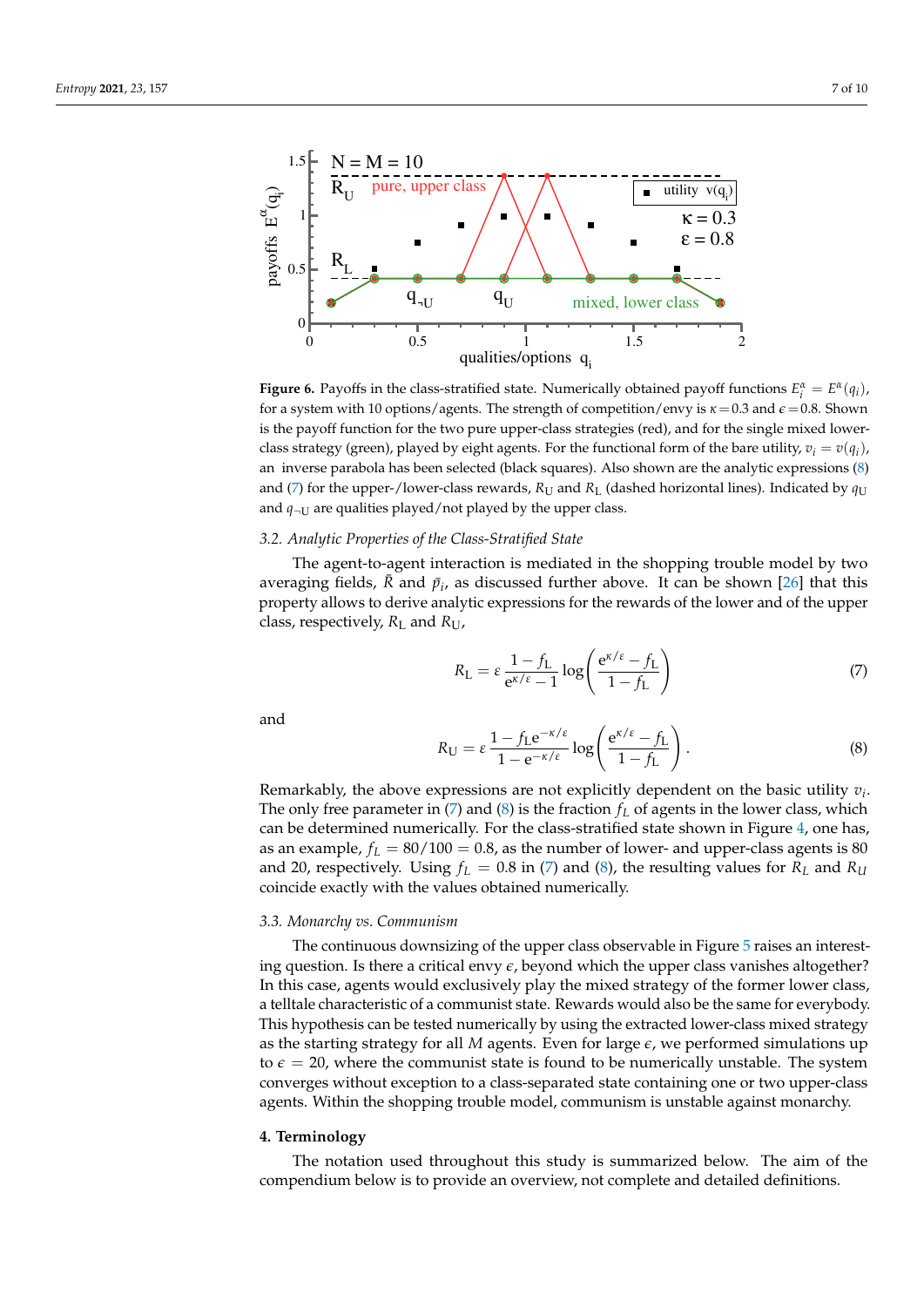**Options, qualities, and strategies.** Options correspond to possible actions, such as making a purchase in a shop. The numerical value associated with option *i* is the quality *q<sup>i</sup>* . Furthermore, we differentiate between option and strategy, which is defined here as the probability distribution function  $p_i = p(q_i)$  to pursue a given option.

**Pure vs. mixed strategies.** A strategy is pure when the agent plays the identical option at all times, and mixed otherwise, viz when behavior is variable.

**Evolutionary stable strategies.** Taking the average payoff received as an indicator for fitness, a given strategy is evolutionary stable if every alternative leads to lower fitness. Evolutionarily stable strategies are Nash-stable.

**Support.** Strategies are positive definite for all options,  $p^{\alpha}(q_i) \ge 0$ . In reality,  $p^{\alpha}(q_j)$  is finite only for a subset of options, the support of the strategy. Strategies are pure/mixed when the size of the support is one/larger than one.

**Payoff/reward.** The payoff function is a real-valued function of the qualities (options). The mean payoff, as averaged over the current strategy, is the reward.

**Competitive/cooperative game.** Parties may coordinate their strategies in cooperative games, but not in competitive games. For the shopping trouble game, voluntary cooperation is not possible.

**Collective effects/phase transition.** The state of a complex system, like a society of agents, may change qualitatively upon changing a parameter, f.i. the strength of envy. Such a transition corresponds in physics terms to a phase transition. Phase transitions are in general due to collective effects, which means that they are the result of the interaction between the components, here the agents.

**Forced cooperation/class stratification.** Forced cooperation is present when agents seemingly cooperate by avoiding each other, as far as possible. It is forced when, in reality, agents optimize just their individual fitness. Forced cooperation and the class-stratified state are separated by a collective phase transition.

**Envy.** Envy is postulated to have opposite effects on agents with high/low rewards. When their reward is above the average, agents take this as an indication that they are doing well and that the best course of action is to enhance the current strategy. In contrast, agents with below-average rewards are motivated to search for alternatives, viz to change the current strategy.

**Monarchy and communism.** Monarchy and communism are used throughout this study exclusively for the labeling of states defined by specific constellations of strategies. Secondary characterizations in terms of political theory are not implied. Monarchy is present in a class-stratified society when all but one or two agents belong to the lower class. All members of the society are part of a unique class in communism, with everybody receiving identical rewards and following the same mixed strategy.

#### **5. Discussion**

The payoff function of the shopping trouble model [\(3\)](#page-1-1) is not static, as in classical games, but highly adaptive. The payoff received when selecting a certain action *i* depends dynamically on the strategies of the other agents. At its core, this is typical for social simulation studies [\[10\]](#page-8-9), with the twist that the shopping trouble model is formulated directly in terms of strategies. The resulting evolutionary stable strategies are hence to be determined self-consistently, which implies that certain aspects of the multi-agent Nash solutions may have emergent character [\[33\]](#page-9-12). This has indeed been observed.

The shopping trouble model studied here incorporates specific functionalities. We believe, however, that alternative models based on the same three principles, payoff diversity, competition, and inter-agent reward comparison, would lead to qualitatively similar results. Further, we note that the widely used distinction between benign and malicious envy [\[34\]](#page-9-13) enters the shopping trouble model, albeit indirectly. Benign envy, the quest to reach a better outcome by improving oneself, can be said to be operative when agents select the best pure strategy compatible with everybody else's choices. Malicious envy, which aims to pull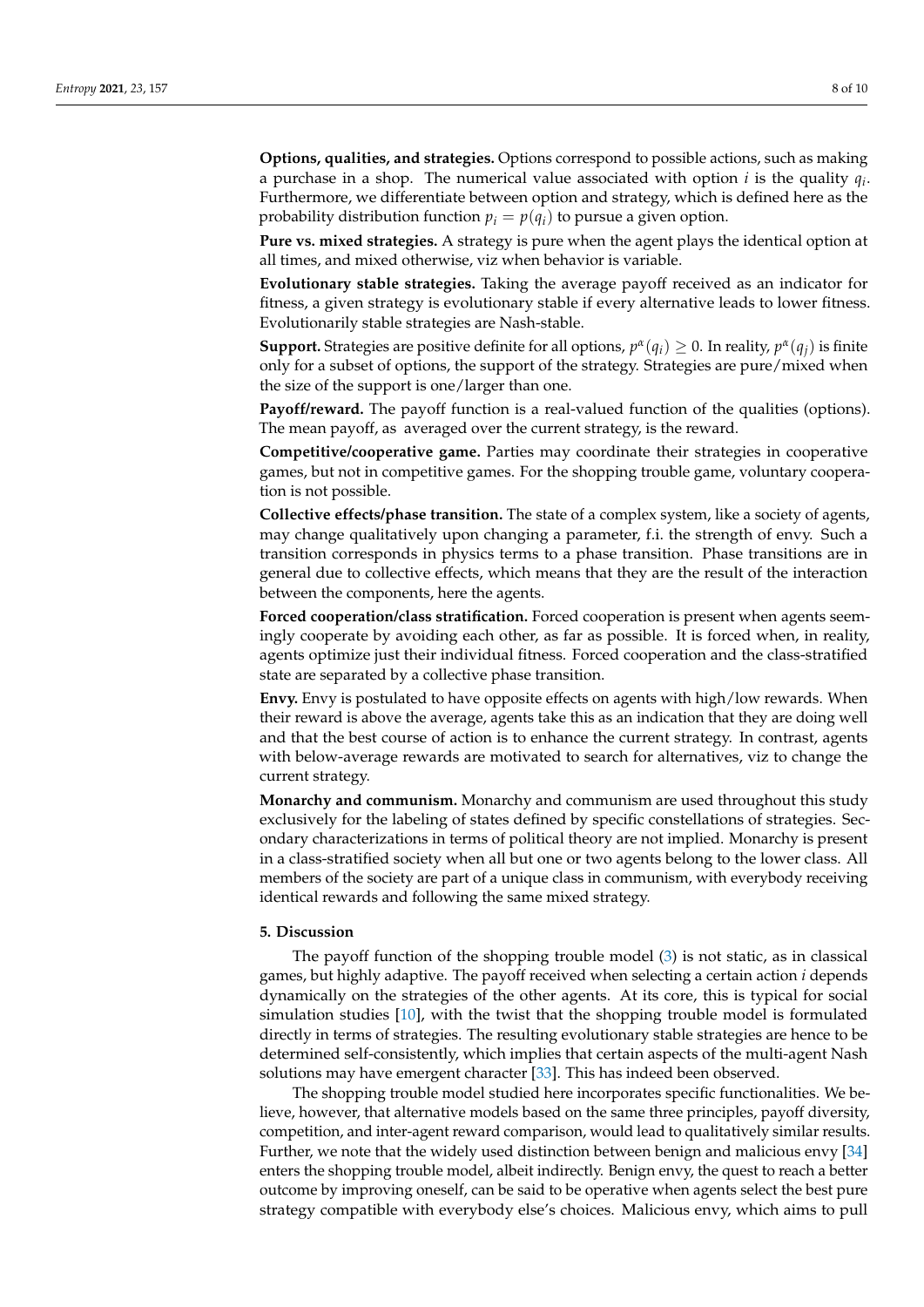somebody down from their superior position [\[34\]](#page-9-13), is functionally operative when agents start to invade somebody else's zone by switching to mixed strategies, as shown in Figure [3.](#page-3-0) In this interpretation, societies are pushed towards class stratification by malicious, and not by benign envy. On a societal level, malicious envy is counterproductive.

# **6. Conclusions**

We conclude by recapitulating the driving forces for the class stratification transition. Agents with low rewards are constantly searching for better options (compare Section [4\)](#page-6-3). However, more than one option can be sampled only when using mixed strategies, which implies that raising levels of envy induce a corresponding larger number of mixed strategies, as observed in Figure [5.](#page-5-1) In the end, a large number of low-reward agents are trying to explore an extended range of options. At a certain level of envy, their respective mixed strategies collide, collapsing at this point into a single encompassing strategy for the entire lower class. Class stratification is hence a result of a spontaneous condensation of strategies.

In effect, class stratification results from the constant state of discontent of low-reward agents, taking place right at the point when their continuing search for alternatives runs out of options. In contrast, high-reward agents have little incentive to do anything else. In order to keep their privileged position, they just need to concentrate their efforts on what they do best—that is, their current strategies.

**Funding:** This research received no external funding.

**Acknowledgments:** The author thanks Carolin Roskothen, Daniel Lambach and Roser Valenti for valuable comments.

**Conflicts of Interest:** The author declare no conflict of interest.

### **References**

- <span id="page-8-0"></span>1. Reeve, C. Plato: Republic. In *Hackett, Indianapolis*; Hackett Publishing: Indianapolis, IN, USA, 2004.
- <span id="page-8-1"></span>2. Swidler, A. The ideal society. *Am. Behav. Sci.* **1991**, *34*, 563–580. [\[CrossRef\]](http://doi.org/10.1177/0002764291034005007)
- <span id="page-8-2"></span>3. Myerson, R.B. *Game Theory*; Harvard University Press: Cambridge, MA, USA, 2013.
- <span id="page-8-3"></span>4. Nguyen, T.T.; Rothe, J. Minimizing envy and maximizing average Nash social welfare in the allocation of indivisible goods. *Discret. Appl. Math.* **2014**, *179*, 54–68. [\[CrossRef\]](http://dx.doi.org/10.1016/j.dam.2014.09.010)
- <span id="page-8-4"></span>5. Hopkins, E.; Kornienko, T. Running to keep in the same place: Consumer choice as a game of status. *Am. Econ. Rev.* **2004**, *94*, 1085–1107. [\[CrossRef\]](http://dx.doi.org/10.1257/0002828042002705)
- <span id="page-8-5"></span>6. McBride, M. Relative-income effects on subjective well-being in the cross-section. *J. Econ. Behav. Organ.* **2001**, *45*, 251–278. [\[CrossRef\]](http://dx.doi.org/10.1016/S0167-2681(01)00145-7)
- <span id="page-8-6"></span>7. Clark, A.E.; Senik, C. Who compares to whom? The anatomy of income comparisons in Europe. *Econ. J.* **2010**, *120*, 573–594. [\[CrossRef\]](http://dx.doi.org/10.1111/j.1468-0297.2010.02359.x)
- <span id="page-8-7"></span>8. Sen, A. Poor, relatively speaking. *Oxf. Econ. Pap.* **1983**, *35*, 153–169. [\[CrossRef\]](http://dx.doi.org/10.1093/oxfordjournals.oep.a041587)
- <span id="page-8-8"></span>9. Wagle, U. Rethinking poverty: Definition and measurement. *Int. Soc. Sci. J.* **2002**, *54*, 155–165. [\[CrossRef\]](http://dx.doi.org/10.1111/1468-2451.00366)
- <span id="page-8-9"></span>10. Conte, R.; Gilbert, N.; Bonelli, G.; Cioffi-Revilla, C.; Deffuant, G.; Kertesz, J.; Loreto, V.; Moat, S.; Nadal, J.P.; Sanchez, A.; et al. Manifesto of computational social science. *Eur. Phys. J. Spec. Top.* **2012**, *214*, 325–346. [\[CrossRef\]](http://dx.doi.org/10.1140/epjst/e2012-01697-8)
- <span id="page-8-10"></span>11. Lane, J.E.; Shults, F.L. Cognition, culture, and social simulation. *J. Cogn. Cult.* **2018**, *18*, 451–461. [\[CrossRef\]](http://dx.doi.org/10.1163/15685373-12340039)
- <span id="page-8-11"></span>12. Janssen, M.A.; Holahan, R.; Lee, A.; Ostrom, E. Lab experiments for the study of social-ecological systems. *Science* **2010**, *328*, 613–617. [\[CrossRef\]](http://dx.doi.org/10.1126/science.1183532)
- <span id="page-8-12"></span>13. Gächter, S.; Herrmann, B. Reciprocity, culture and human cooperation: Previous insights and a new cross-cultural experiment. *Philos. Trans. R. Soc. B* **2009**, *364*, 791–806. [\[CrossRef\]](http://dx.doi.org/10.1098/rstb.2008.0275) [\[PubMed\]](http://www.ncbi.nlm.nih.gov/pubmed/19073476)
- <span id="page-8-13"></span>14. Fehr, E.; Gächter, S. Fairness and retaliation: The economics of reciprocity. *J. Econ. Perspect.* **2000**, *14*, 159–181. [\[CrossRef\]](http://dx.doi.org/10.1257/jep.14.3.159)
- <span id="page-8-14"></span>15. Bowles, S. Group competition, reproductive leveling, and the evolution of human altruism. *Science* **2006**, *314*, 1569–1572. [\[CrossRef\]](http://dx.doi.org/10.1126/science.1134829) [\[PubMed\]](http://www.ncbi.nlm.nih.gov/pubmed/17158320)
- <span id="page-8-15"></span>16. Bicchieri, C. *The Grammar of Society: The Nature and Dynamics of Social Norms*; Cambridge University Press: Cambridge, UK, 2005.
- <span id="page-8-16"></span>17. Smith, J.M. The theory of games and the evolution of animal conflicts. *J. Theor. Biol.* **1974**, *47*, 209–221. [\[CrossRef\]](http://dx.doi.org/10.1016/0022-5193(74)90110-6)
- <span id="page-8-17"></span>18. Newton, J. Evolutionary game theory: A renaissance. *Games* **2018**, *9*, 31. [\[CrossRef\]](http://dx.doi.org/10.3390/g9020031)
- <span id="page-8-18"></span>19. Gros, C. Entrenched time delays versus accelerating opinion dynamics: Are advanc ed democracies inherently unstable? *Eur. Phys. J. B* **2017**, *90*, 223. [\[CrossRef\]](http://dx.doi.org/10.1140/epjb/e2017-80341-y)
- <span id="page-8-19"></span>20. Ridley, D.; de Silva, A. Game Theoretic Choices Between Corrupt Dictatorship Exit Emoluments and Nation-Building CDR Benefits: Is There a Nash Equilibrium? *Am. Econ.* **2020**, *65*, 51–77. [\[CrossRef\]](http://dx.doi.org/10.1177/0569434519878858)